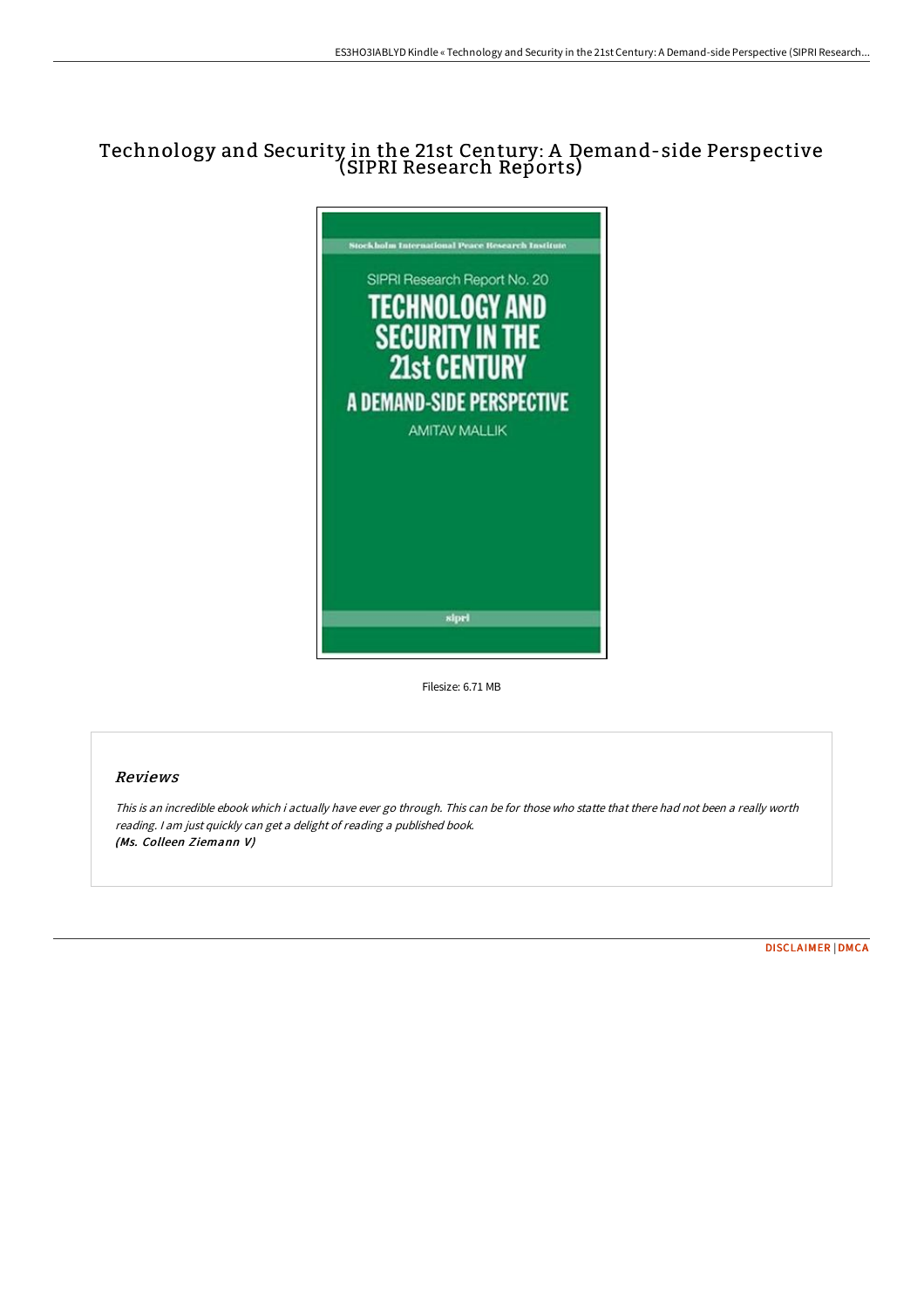### TECHNOLOGY AND SECURITY IN THE 21ST CENTURY: A DEMAND-SIDE PERSPECTIVE (SIPRI RESEARCH REPORTS)



Oxford University Press. Condition: New. New. Book is new and unread but may have minor shelf wear.

E Read Technology and Security in the 21st Century: A [Demand-side](http://techno-pub.tech/technology-and-security-in-the-21st-century-a-de.html) Perspective (SIPRI Research Reports) Online  $\overline{\mathbb{R}^n}$ Download PDF Technology and Security in the 21st Century: A [Demand-side](http://techno-pub.tech/technology-and-security-in-the-21st-century-a-de.html) Perspective (SIPRI Research Reports)